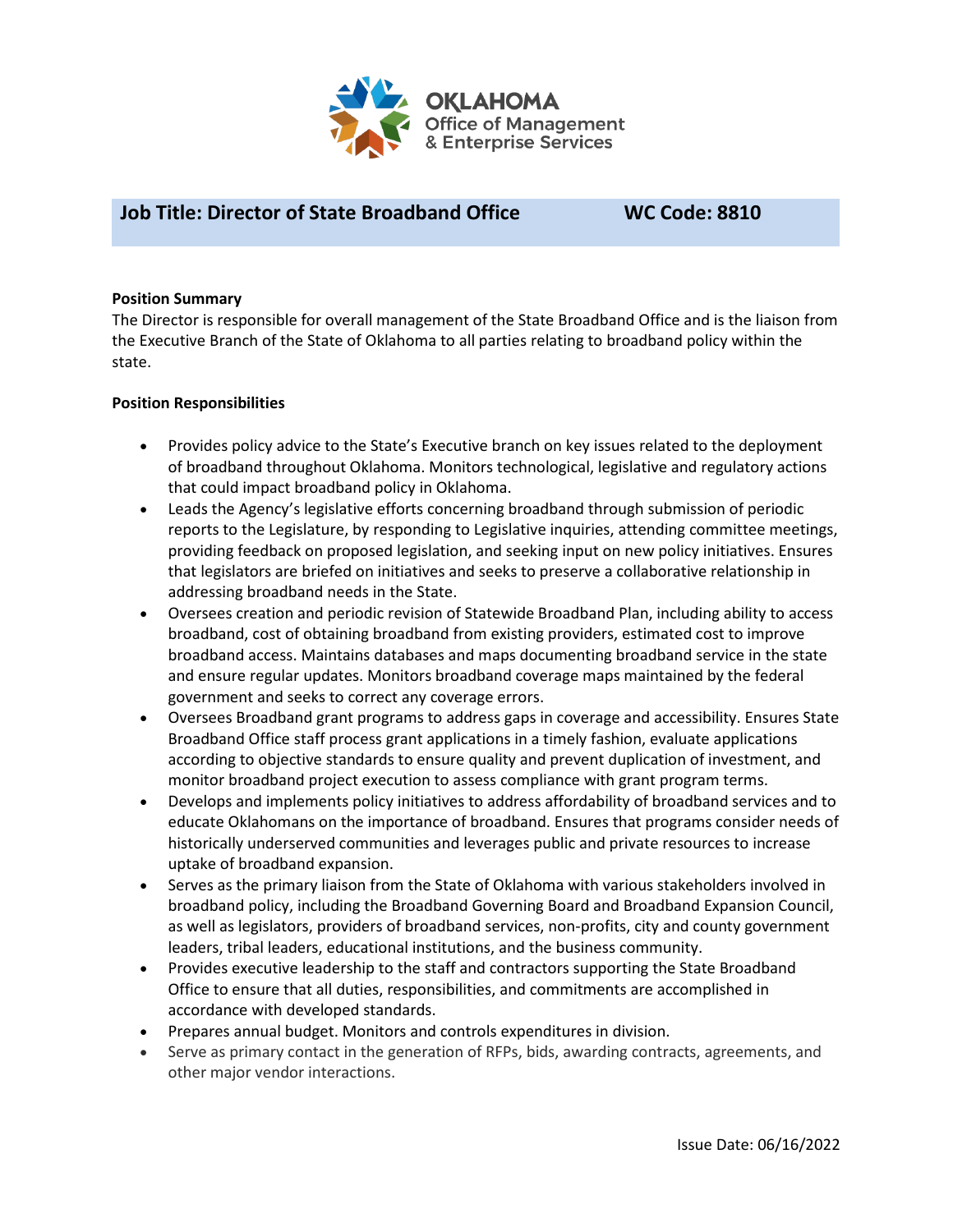

**Level I FLSA Status: Exempt Pay Band: W**

#### **Education and Experience**

#### Requirements include:

Bachelor's Degree in business administration, computer science, information technology or a related field with five to ten years of senior level experience in management of telecommunications, business, government, or broadband-related "think-tank" or nonprofit, or related industry. Or any equivalent combination of education and experience sufficient to successfully perform the essential duties.

#### **Physical Demands and Work Environment**

This position works in a comfortable office setting with a computer for a large percentage of the workday. The noise level in the work environment is usually mild. Occasional travel may be required.

#### **Schedule**

This is a full-time, 40 hour per week position.

#### **Other Duties**

This job description is not designed to cover or contain a comprehensive listing of activities, duties or responsibilities that are required of the employee for this job. Duties, responsibilities, and activities may change at any time with or without notice.

I have read and understand this job description. I attest that I am able to perform the essential functions of this position with or without reasonable accommodations. I understand that reasonable accommodations may be made to enable individuals with disabilities to perform the essential functions of this position.

Signature \_\_\_\_\_\_\_\_\_\_\_\_\_\_\_\_\_\_\_\_\_\_\_\_\_\_\_\_\_\_\_\_\_\_\_\_\_\_\_ Date \_\_\_\_\_\_\_\_\_\_\_\_\_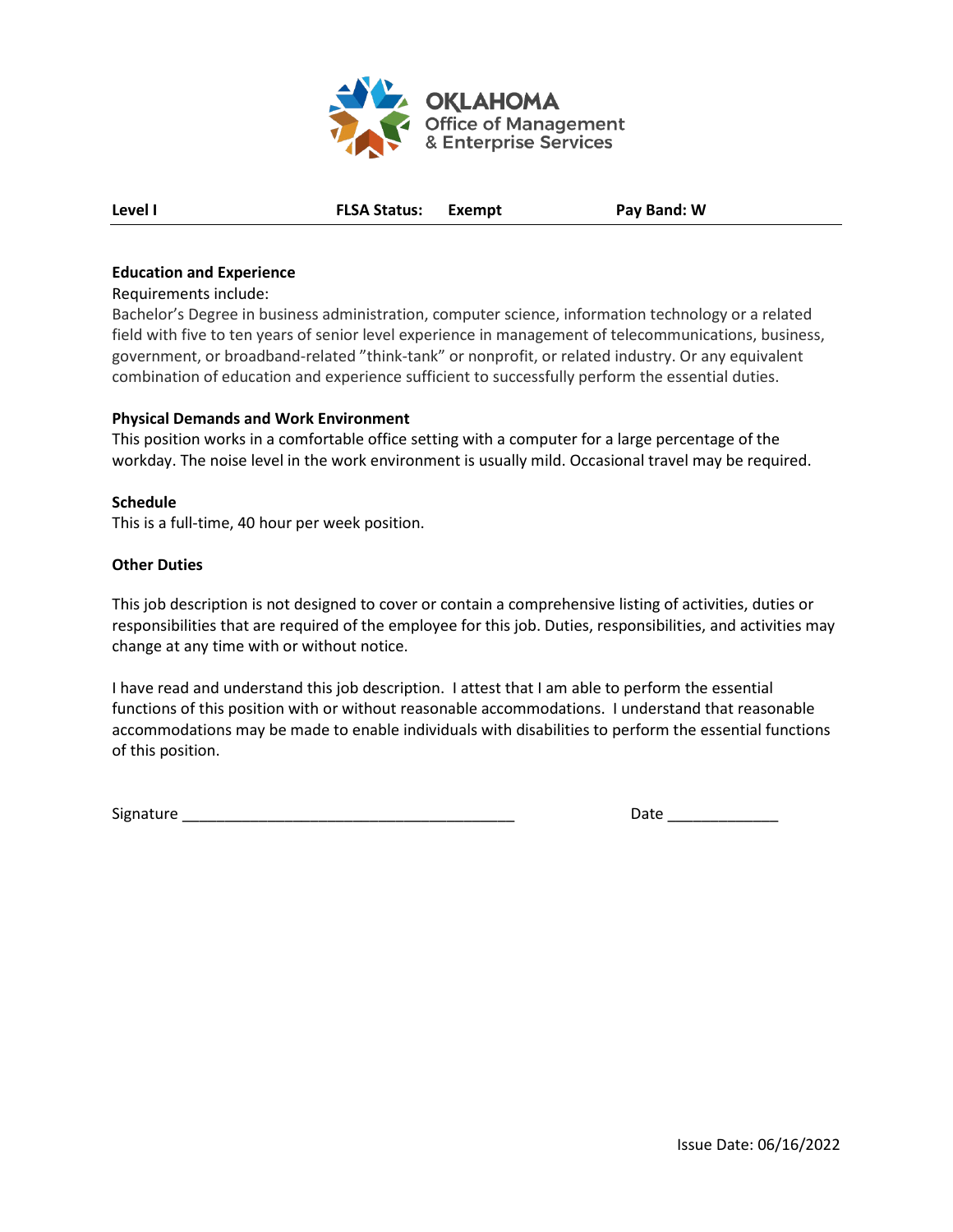## IT Telecommunications Executive

# payfactors



#### Job Duties

Responsible for strategic telecommunications network planning in support of the organization's goals and business needs. Establishes and administers policies and procedures governing use of and access to the organization's telecommunications networks. Oversees design, implementation, integration, and maintenance of the telecommunications infrastructure and supporting systems. Ensures systems meet established accessibility and scalability expectations. Evaluates providers or technology for performance and reliability and assesses their value to the organization. May negotiate contracts or service level agreements with external vendors.